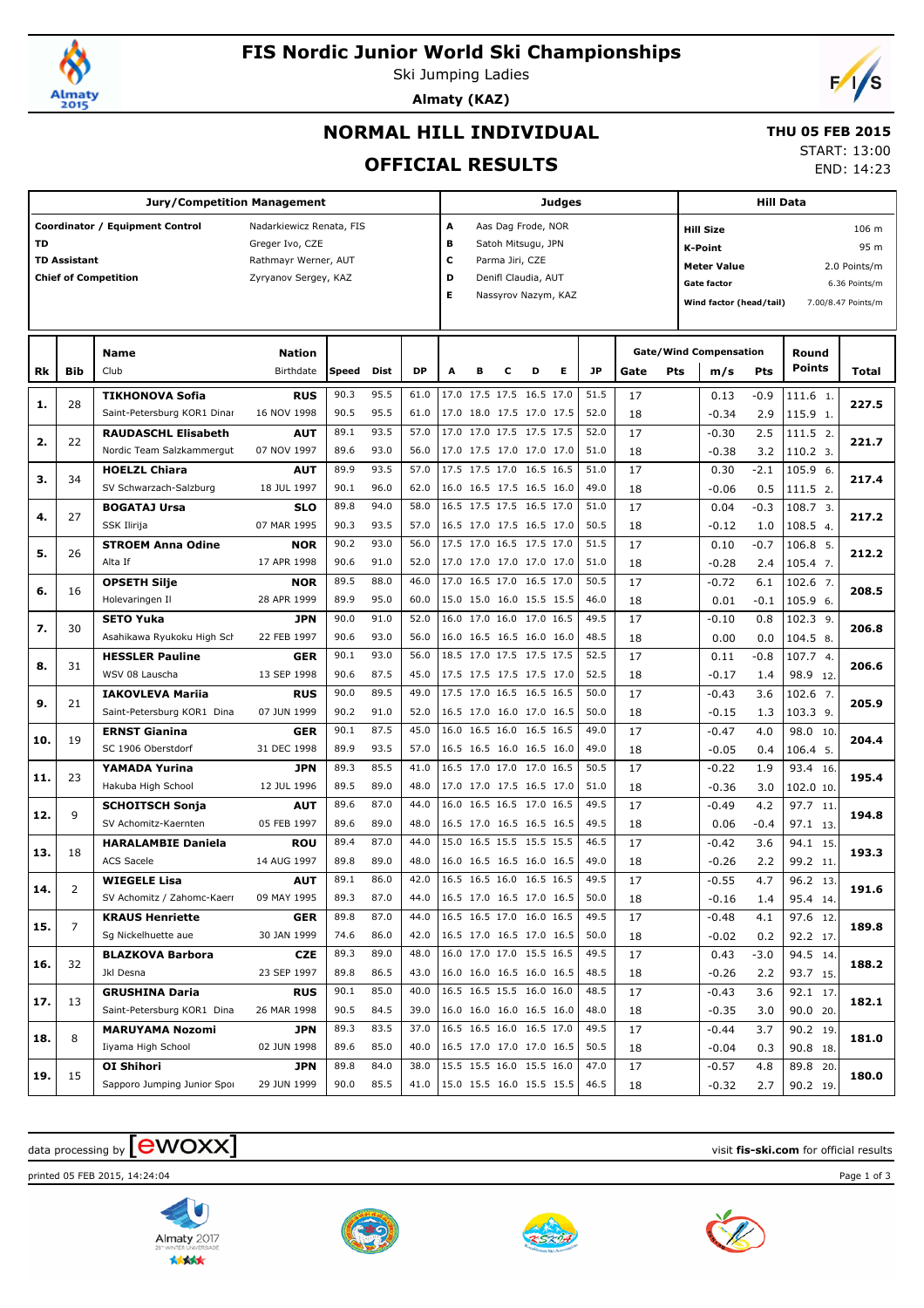

## **FIS Nordic Junior World Ski Championships**

Ski Jumping Ladies **Almaty (KAZ)**



END: 14:23

# **NORMAL HILL INDIVIDUAL**

#### **THU 05 FEB 2015** START: 13:00

### **OFFICIAL RESULTS**

|           |              | <b>Nation</b><br><b>Name</b> |             |       |             |           |   |   |                          |   |   |      |      |     | <b>Gate/Wind Compensation</b> |        | Round         |       |  |
|-----------|--------------|------------------------------|-------------|-------|-------------|-----------|---|---|--------------------------|---|---|------|------|-----|-------------------------------|--------|---------------|-------|--|
| <b>Rk</b> | <b>Bib</b>   | Club                         | Birthdate   | Speed | <b>Dist</b> | <b>DP</b> | A | в | с                        | D | Е | JP   | Gate | Pts | m/s                           | Pts    | <b>Points</b> | Total |  |
|           | 24           | <b>ANDERSON Emilee</b>       | <b>USA</b>  | 89.3  | 86.5        | 43.0      |   |   | 15.5 16.0 15.0 15.5 16.0 |   |   | 47.0 | 17   |     | $-0.16$                       | 1.4    | 91.4 18.      |       |  |
| 20.       |              | Flying Eagles ski club       | 13 DEC 1995 | 89.6  | 81.5        | 33.0      |   |   | 15.0 15.0 15.0 15.5 15.5 |   |   | 45.5 | 18   |     | $-0.28$                       | 2.4    | 80.9 26.      | 172.3 |  |
| 21.       | $\mathbf{1}$ | <b>KUSTOVA Alexandra</b>     | <b>RUS</b>  | 89.4  | 78.5        | 27.0      |   |   | 15.0 16.0 15.5 14.5 15.5 |   |   | 46.0 | 17   |     | $-0.52$                       | 4.4    | 77.4 27.      | 170.6 |  |
|           |              | SK MO SHVSM ODYSHS CSP       | 26 AUG 1998 | 89.9  | 88.0        | 46.0      |   |   | 16.5 16.5 16.0 16.5 16.0 |   |   | 49.0 | 18   |     | 0.26                          | $-1.8$ | 93.2 16.      |       |  |
|           | 33           | <b>AVOCAT GROS Oceane</b>    | <b>FRA</b>  | 89.3  | 85.5        | 41.0      |   |   | 16.5 17.0 16.5 16.5 16.0 |   |   | 49.5 | 17   |     | 0.43                          | $-3.0$ | 87.5 21.      | 169.6 |  |
| 22.       |              | Annemasse                    | 23 APR 1997 | 89.5  | 83.0        | 36.0      |   |   | 16.0 16.5 16.5 16.0 16.0 |   |   | 48.5 | 18   |     | 0.35                          | $-2.4$ | 82.1 24.      |       |  |
| 23.       | 25           | <b>SERETINEK Anita</b>       | <b>SLO</b>  | 88.9  | 85.5        | 41.0      |   |   | 15.0 15.0 14.5 15.0 15.0 |   |   | 45.0 | 17   |     | 0.47                          | $-3.3$ | 82.7 22.      | 166.9 |  |
|           |              | Ssk Costella ilirija         | 29 MAR 1999 | 89.3  | 85.5        | 41.0      |   |   | 15.0 15.0 15.5 15.0 14.5 |   |   | 45.0 | 18   |     | 0.25                          | $-1.8$ | 84.2 22.      |       |  |
| 24.       | 29           | <b>GIANMOENA Veronica</b>    | <b>ITA</b>  | 90.0  | 80.5        | 31.0      |   |   | 15.5 16.0 16.0 15.5 15.5 |   |   | 47.0 | 17   |     | $-0.07$                       | 0.6    | 78.6 25.      | 165.5 |  |
|           |              | U.S. LAVAZE - VARENA A.S.I   | 25 OCT 1995 | 90.2  | 85.0        | 40.0      |   |   | 16.0 16.5 16.0 16.5 16.0 |   |   | 48.5 | 18   |     | 0.23                          | $-1.6$ | 86.9 21.      |       |  |
| 25.       | 17           | <b>PESATOVA Zdena</b>        | <b>CZE</b>  | 90.0  | 80.0        | 30.0      |   |   | 15.0 15.0 13.5 15.0 14.5 |   |   | 44.5 | 17   |     | $-0.56$                       | 4.7    | 79.2 24.      | 162.0 |  |
|           |              | Jkl Desna                    | 18 JAN 1999 | 90.1  | 84.5        | 39.0      |   |   | 15.0 15.5 15.5 15.5 15.0 |   |   | 46.0 | 18   |     | 0.31                          | $-2.2$ | 82.8 23.      |       |  |
| 26.       | 12           | <b>JAVORSEK Anja</b>         | <b>SLO</b>  | 89.3  | 80.0        | 30.0      |   |   | 15.5 16.5 15.0 16.5 16.0 |   |   | 48.0 | 17   |     | $-0.40$                       | 3.4    | 81.4 23.      | 161.3 |  |
|           |              | SK Zagorje                   | 27 FEB 1996 | 89.3  | 82.5        | 35.0      |   |   | 15.0 16.0 15.5 15.5 15.5 |   |   | 46.5 | 18   |     | 0.23                          | $-1.6$ | 79.9 28.      |       |  |
| 27.       | 5            | <b>SRSEN Julija</b>          | <b>SLO</b>  | 90.0  | 79.5        | 29.0      |   |   | 15.0 15.5 14.5 15.5 16.0 |   |   | 46.0 | 17   |     | $-0.36$                       | 3.0    | 78.0 26.      | 158.2 |  |
|           |              | Sk Zagorje                   | 17 JUN 1997 | 90.2  | 82.5        | 35.0      |   |   | 16.0 15.5 15.0 16.0 15.0 |   |   | 46.5 | 18   |     | 0.19                          | $-1.3$ | 80.2 27.      |       |  |
| 28.       | 6            | <b>INDRACKOVA Karolina</b>   | <b>CZE</b>  | 89.4  | 78.0        | 26.0      |   |   | 14.5 14.5 15.5 13.5 13.5 |   |   | 42.5 | 17   |     | 0.02                          | $-0.1$ | 68.4 30.      | 149.5 |  |
|           |              | Jkl Desna                    | 26 AUG 1997 | 89.5  | 85.5        | 41.0      |   |   | 14.5 15.0 14.5 15.0 14.5 |   |   | 44.0 | 18   |     | 0.55                          | $-3.9$ | 81.1 25.      |       |  |
| 29.       | 14           | <b>MRAKOTOVA Jana</b>        | <b>CZE</b>  | 89.7  | 77.0        | 24.0      |   |   | 15.0 15.5 15.0 15.0 15.0 |   |   | 45.0 | 17   |     | $-0.40$                       | 3.4    | 72.4<br>28.   | 148.3 |  |
|           |              | Jkl Desna                    | 24 JUL 1999 | 89.8  | 78.5        | 27.0      |   |   | 15.0 14.5 15.0 15.0 15.0 |   |   | 45.0 | 18   |     | $-0.46$                       | 3.9    | 75.9<br>29.   |       |  |
| 30.       | 10           | <b>SANKEY Logan</b>          | <b>USA</b>  | 88.8  | 75.0        | 20.0      |   |   | 15.5 15.5 14.5 15.5 15.0 |   |   | 46.0 | 17   |     | $-0.68$                       | 5.8    | 71.8<br>29.   | 140.4 |  |
|           |              | Steamboat Springs winter sp  | 28 MAY 1998 | 88.9  | 75.5        | 21.0      |   |   | 15.0 15.5 14.5 15.5 14.5 |   |   | 45.0 | 18   |     | $-0.31$                       | 2.6    | 68.6 30.      |       |  |

|     | Not qualified for final round |                     |             |      |      |  |  |  |  |  |  |                                       |     |         |     |      |
|-----|-------------------------------|---------------------|-------------|------|------|--|--|--|--|--|--|---------------------------------------|-----|---------|-----|------|
| 31. | 20                            | <b>SZWAB Joanna</b> | <b>POL</b>  | 88.8 | 75.5 |  |  |  |  |  |  | 21.0 15.0 15.5 14.5 14.0 15.5 45.0    | -17 | $-0.06$ | 0.5 | 66.5 |
|     |                               | <b>KS Chocholow</b> | 17 FEB 1997 |      |      |  |  |  |  |  |  |                                       |     |         |     |      |
| 32. | 4                             | <b>VOROS Virag</b>  | <b>HUN</b>  | 88.9 | 55.0 |  |  |  |  |  |  | $-20.0$ 13.5 13.5 13.0 12.5 13.0 39.5 |     | $-0.05$ | 0.4 | 19.9 |
|     |                               | Koszegi Se          | 12 JUL 1999 |      |      |  |  |  |  |  |  |                                       |     |         |     |      |

|            | <b>Disqualified</b>   |          |           |  |  |  |  |  |  |  |  |  |  |
|------------|-----------------------|----------|-----------|--|--|--|--|--|--|--|--|--|--|
| Bib        | <b>Name</b>           |          |           |  |  |  |  |  |  |  |  |  |  |
| <b>. .</b> | <b>RUPPRECHT Anna</b> | SCE1 Ski | 1st round |  |  |  |  |  |  |  |  |  |  |

|           | <b>Weather Information</b> |      |      |                 |              |        |     |  |  |  |  |  |  |  |  |
|-----------|----------------------------|------|------|-----------------|--------------|--------|-----|--|--|--|--|--|--|--|--|
|           |                            | Snow | Air  | <b>Humidity</b> | Wind $[m/s]$ |        |     |  |  |  |  |  |  |  |  |
|           | Weather                    | [°C] | [°C] | [%]             | Min          | Avg    | Max |  |  |  |  |  |  |  |  |
| 1st round | sunny                      | -8   | -6   | 74              | $-0.7$       | $-0.2$ | 0.4 |  |  |  |  |  |  |  |  |
| 2nd round | sunny                      | -8   | -8   | 79              | $-0.4$       | 0.0    | 0.5 |  |  |  |  |  |  |  |  |











 $\frac{1}{2}$  data processing by  $\boxed{\text{ewOX}}$ 

printed 05 FEB 2015, 14:24:04 Page 2 of 3